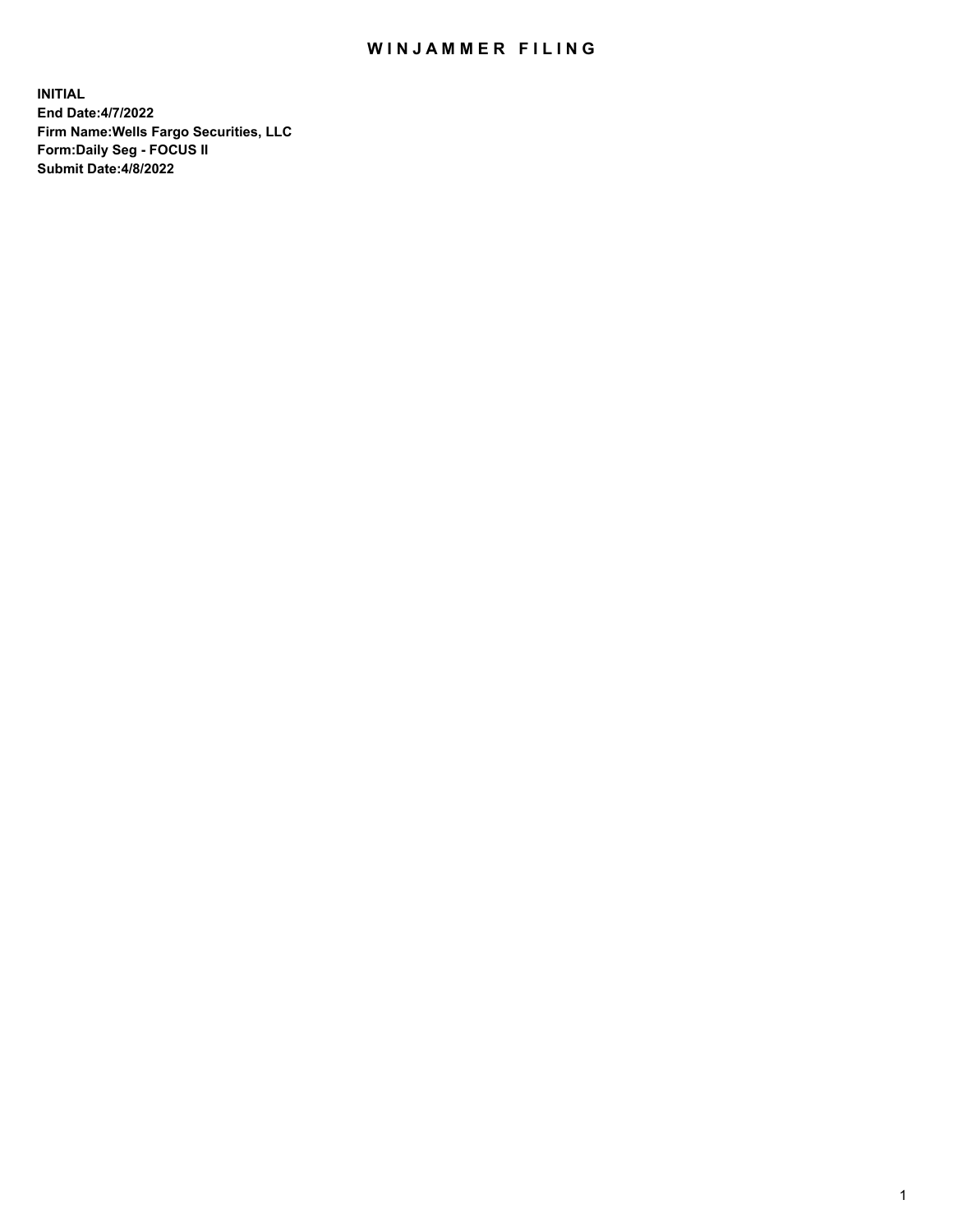**INITIAL End Date:4/7/2022 Firm Name:Wells Fargo Securities, LLC Form:Daily Seg - FOCUS II Submit Date:4/8/2022 Daily Segregation - Cover Page**

| Name of Company                                                                                                  | <b>Wells Fargo Securities LLC</b> |
|------------------------------------------------------------------------------------------------------------------|-----------------------------------|
| <b>Contact Name</b>                                                                                              | <b>James Gnall</b>                |
|                                                                                                                  |                                   |
| <b>Contact Phone Number</b>                                                                                      | 917-699-6822                      |
|                                                                                                                  |                                   |
| <b>Contact Email Address</b>                                                                                     | james.w.gnall@wellsfargo.com      |
|                                                                                                                  |                                   |
| FCM's Customer Segregated Funds Residual Interest Target (choose one):                                           |                                   |
| a. Minimum dollar amount: ; or                                                                                   | 105,000,000                       |
| b. Minimum percentage of customer segregated funds required:% ; or                                               | <u>0</u>                          |
| c. Dollar amount range between: and; or                                                                          | 00                                |
| d. Percentage range of customer segregated funds required between:% and%.                                        | 00                                |
| FCM's Customer Secured Amount Funds Residual Interest Target (choose one):                                       |                                   |
| a. Minimum dollar amount: ; or                                                                                   | 30,000,000                        |
| b. Minimum percentage of customer secured funds required:%; or                                                   | <u>0</u>                          |
| c. Dollar amount range between: and; or                                                                          | 00                                |
| d. Percentage range of customer secured funds required between: % and %.                                         | 0 <sub>0</sub>                    |
|                                                                                                                  |                                   |
| FCM's Cleared Swaps Customer Collateral Residual Interest Target (choose one):<br>a. Minimum dollar amount: ; or | 355,000,000                       |
| b. Minimum percentage of cleared swaps customer collateral required:% ; or                                       | <u>0</u>                          |
| c. Dollar amount range between: and; or                                                                          | <u>00</u>                         |
| d. Percentage range of cleared swaps customer collateral required between:% and%.                                | 00                                |
|                                                                                                                  |                                   |

Attach supporting documents CH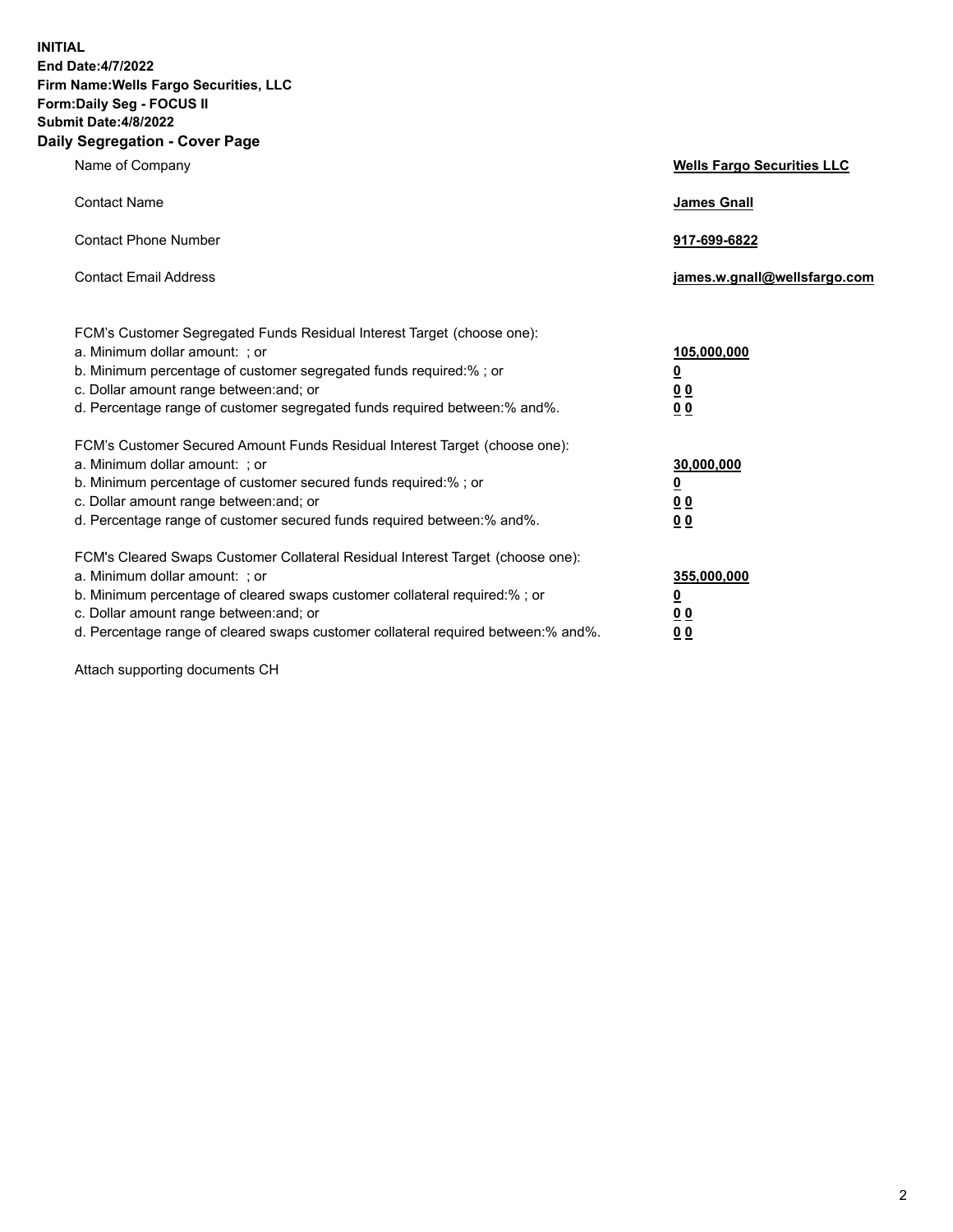**INITIAL End Date:4/7/2022 Firm Name:Wells Fargo Securities, LLC Form:Daily Seg - FOCUS II Submit Date:4/8/2022 Daily Segregation - Secured Amounts**

Foreign Futures and Foreign Options Secured Amounts Amount required to be set aside pursuant to law, rule or regulation of a foreign government or a rule of a self-regulatory organization authorized thereunder **0** [7305] 1. Net ledger balance - Foreign Futures and Foreign Option Trading - All Customers A. Cash **653,964,404** [7315] B. Securities (at market) **356,165,978** [7317] 2. Net unrealized profit (loss) in open futures contracts traded on a foreign board of trade **-217,396,641** [7325] 3. Exchange traded options a. Market value of open option contracts purchased on a foreign board of trade **20** [7335] b. Market value of open contracts granted (sold) on a foreign board of trade **0** [7337] 4. Net equity (deficit) (add lines 1. 2. and 3.) **792,733,761** [7345] 5. Account liquidating to a deficit and account with a debit balances - gross amount **17,805,683** [7351] Less: amount offset by customer owned securities **-17,759,494** [7352] **46,189** [7354] 6. Amount required to be set aside as the secured amount - Net Liquidating Equity Method (add lines 4 and 5) **792,779,950** [7355] 7. Greater of amount required to be set aside pursuant to foreign jurisdiction (above) or line 6. **792,779,950** [7360] FUNDS DEPOSITED IN SEPARATE REGULATION 30.7 ACCOUNTS 1. Cash in banks A. Banks located in the United States **94,160,354** [7500] B. Other banks qualified under Regulation 30.7 **77,247,272** [7520] **171,407,626** [7530] 2. Securities A. In safekeeping with banks located in the United States **489,929,945** [7540] B. In safekeeping with other banks qualified under Regulation 30.7 **0** [7560] **489,929,945** [7570] 3. Equities with registered futures commission merchants A. Cash **-29,166,120** [7580] B. Securities **46,236,033** [7590] C. Unrealized gain (loss) on open futures contracts **66,291,262** [7600] D. Value of long option contracts **20** [7610] E. Value of short option contracts **0** [7615] **83,361,195** [7620] 4. Amounts held by clearing organizations of foreign boards of trade A. Cash **0** [7640] B. Securities **0** [7650] C. Amount due to (from) clearing organization - daily variation **0** [7660] D. Value of long option contracts **0** [7670] E. Value of short option contracts **0** [7675] **0** [7680] 5. Amounts held by members of foreign boards of trade A. Cash **435,158,368** [7700] B. Securities **0** [7710] C. Unrealized gain (loss) on open futures contracts **-258,964,776** [7720] D. Value of long option contracts **0** [7730] E. Value of short option contracts **0** [7735] **176,193,592** [7740] 6. Amounts with other depositories designated by a foreign board of trade **0** [7760] 7. Segregated funds on hand **0** [7765] 8. Total funds in separate section 30.7 accounts **920,892,358** [7770] 9. Excess (deficiency) Set Aside for Secured Amount (subtract line 7 Secured Statement Page 1 from Line 8) **128,112,408** [7380] 10. Management Target Amount for Excess funds in separate section 30.7 accounts **30,000,000** [7780] 11. Excess (deficiency) funds in separate 30.7 accounts over (under) Management Target **98,112,408** [7785]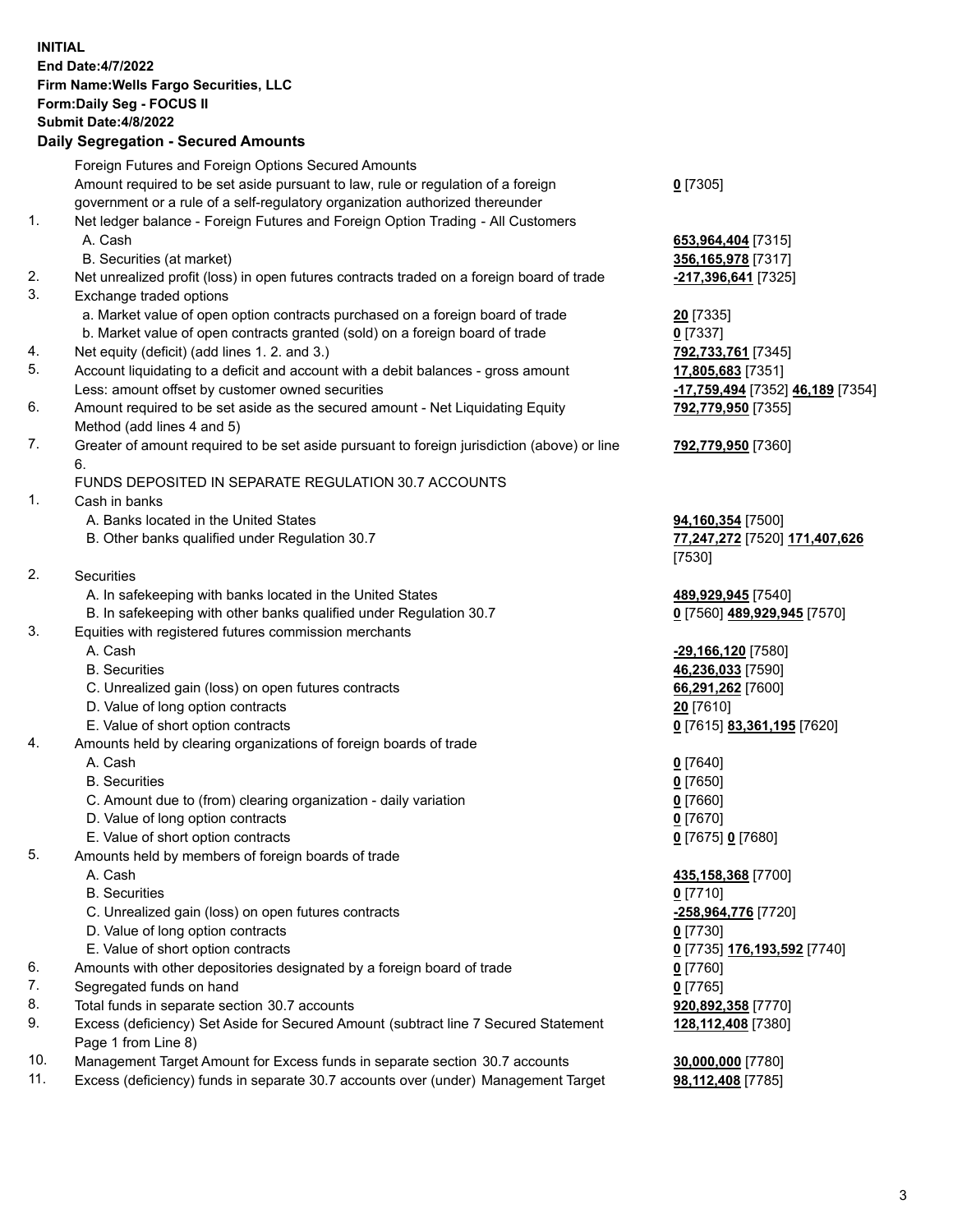|          | <b>INITIAL</b><br>End Date: 4/7/2022<br>Firm Name: Wells Fargo Securities, LLC<br>Form: Daily Seg - FOCUS II<br><b>Submit Date:4/8/2022</b><br>Daily Segregation - Segregation Statement                                                                              |                                                                                           |
|----------|-----------------------------------------------------------------------------------------------------------------------------------------------------------------------------------------------------------------------------------------------------------------------|-------------------------------------------------------------------------------------------|
|          | SEGREGATION REQUIREMENTS(Section 4d(2) of the CEAct)                                                                                                                                                                                                                  |                                                                                           |
| 1.       | Net ledger balance<br>A. Cash<br>B. Securities (at market)                                                                                                                                                                                                            | 3,489,934,515 [7010]<br>1,907,017,643 [7020]                                              |
| 2.<br>3. | Net unrealized profit (loss) in open futures contracts traded on a contract market                                                                                                                                                                                    | -45,524,136 [7030]                                                                        |
| 4.       | Exchange traded options<br>A. Add market value of open option contracts purchased on a contract market<br>B. Deduct market value of open option contracts granted (sold) on a contract market<br>Net equity (deficit) (add lines 1, 2 and 3)                          | 4,062,297,586 [7032]<br>-3,768,879,407 [7033]<br>5,644,846,201 [7040]                     |
| 5.<br>6. | Accounts liquidating to a deficit and accounts with<br>debit balances - gross amount<br>Less: amount offset by customer securities<br>Amount required to be segregated (add lines 4 and 5)                                                                            | 77,817,057 [7045]<br><mark>-77,814,062</mark> [7047] 2,995 [7050]<br>5,644,849,196 [7060] |
|          | FUNDS IN SEGREGATED ACCOUNTS                                                                                                                                                                                                                                          |                                                                                           |
| 7.       | Deposited in segregated funds bank accounts<br>A. Cash<br>B. Securities representing investments of customers' funds (at market)<br>C. Securities held for particular customers or option customers in lieu of cash (at<br>market)                                    | 39,533,211 [7070]<br>775,867,236 [7080]<br>135,573,412 [7090]                             |
| 8.       | Margins on deposit with derivatives clearing organizations of contract markets<br>A. Cash<br>B. Securities representing investments of customers' funds (at market)<br>C. Securities held for particular customers or option customers in lieu of cash (at<br>market) | 3,101,636,756 [7100]<br>124,000,695 [7110]<br>1,771,444,231 [7120]                        |
| 9.       | Net settlement from (to) derivatives clearing organizations of contract markets                                                                                                                                                                                       | -96,347,741 [7130]                                                                        |
| 10.      | Exchange traded options<br>A. Value of open long option contracts<br>B. Value of open short option contracts                                                                                                                                                          | 4,062,297,586 [7132]<br>-3,768,879,407 [7133]                                             |
| 11.      | Net equities with other FCMs<br>A. Net liquidating equity<br>B. Securities representing investments of customers' funds (at market)<br>C. Securities held for particular customers or option customers in lieu of cash (at<br>market)                                 | $0$ [7140]<br>$0$ [7160]<br>$0$ [7170]                                                    |
| 12.      | Segregated funds on hand                                                                                                                                                                                                                                              | $0$ [7150]                                                                                |
| 13.      | Total amount in segregation (add lines 7 through 12)                                                                                                                                                                                                                  | 6,145,125,979 [7180]                                                                      |
| 14.      | Excess (deficiency) funds in segregation (subtract line 6 from line 13)                                                                                                                                                                                               | 500,276,783 [7190]                                                                        |
| 15.      | Management Target Amount for Excess funds in segregation                                                                                                                                                                                                              | 105,000,000 [7194]                                                                        |
| 16.      | Excess (deficiency) funds in segregation over (under) Management Target Amount<br>Excess                                                                                                                                                                              | 395,276,783 [7198]                                                                        |